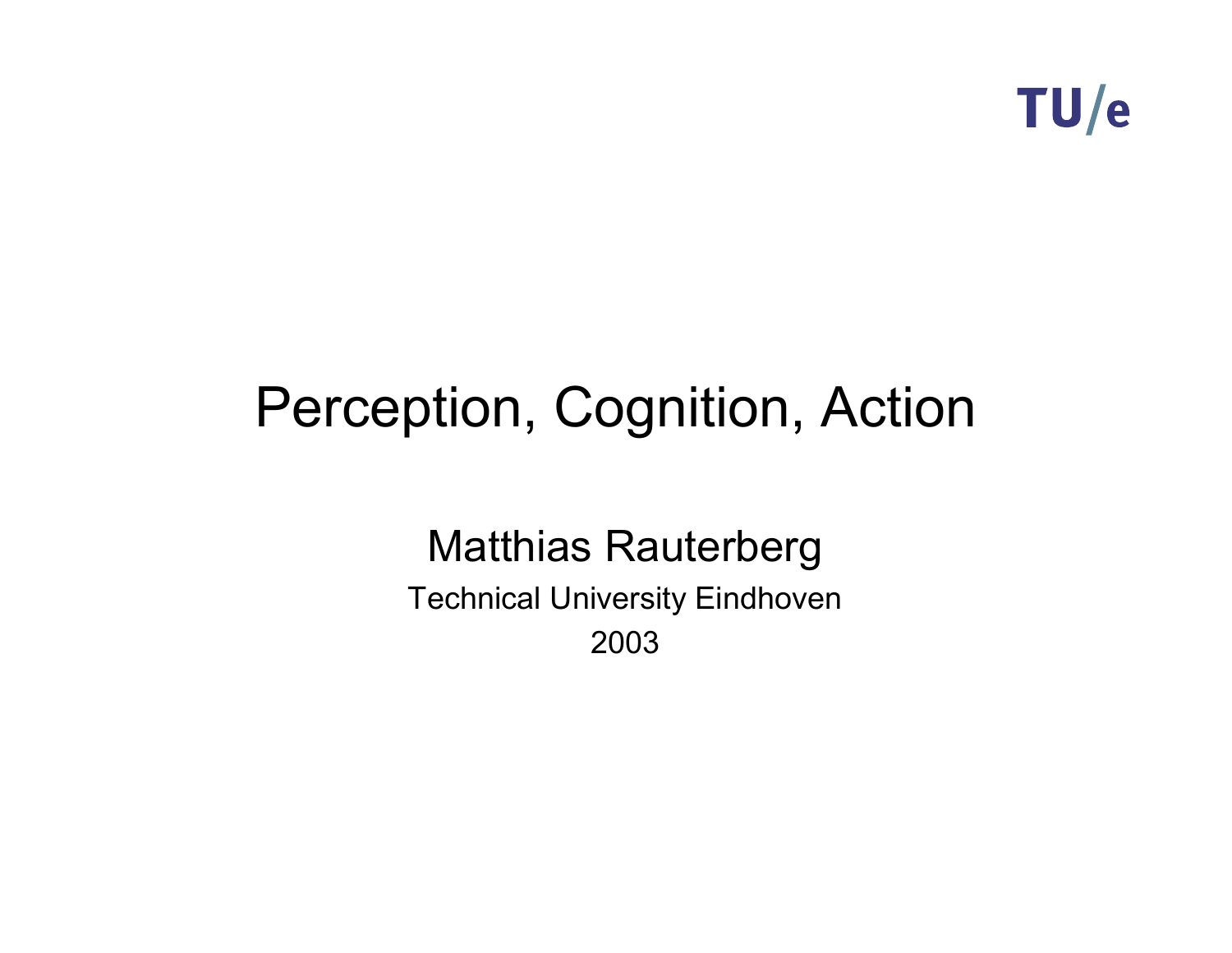

#### Our Research Approach



**Ref**: Rauterberg, M. (2000). How to characterize a research line for user-system interaction. *IPO Annual Progress Report,* no. 35, pp. 66-86.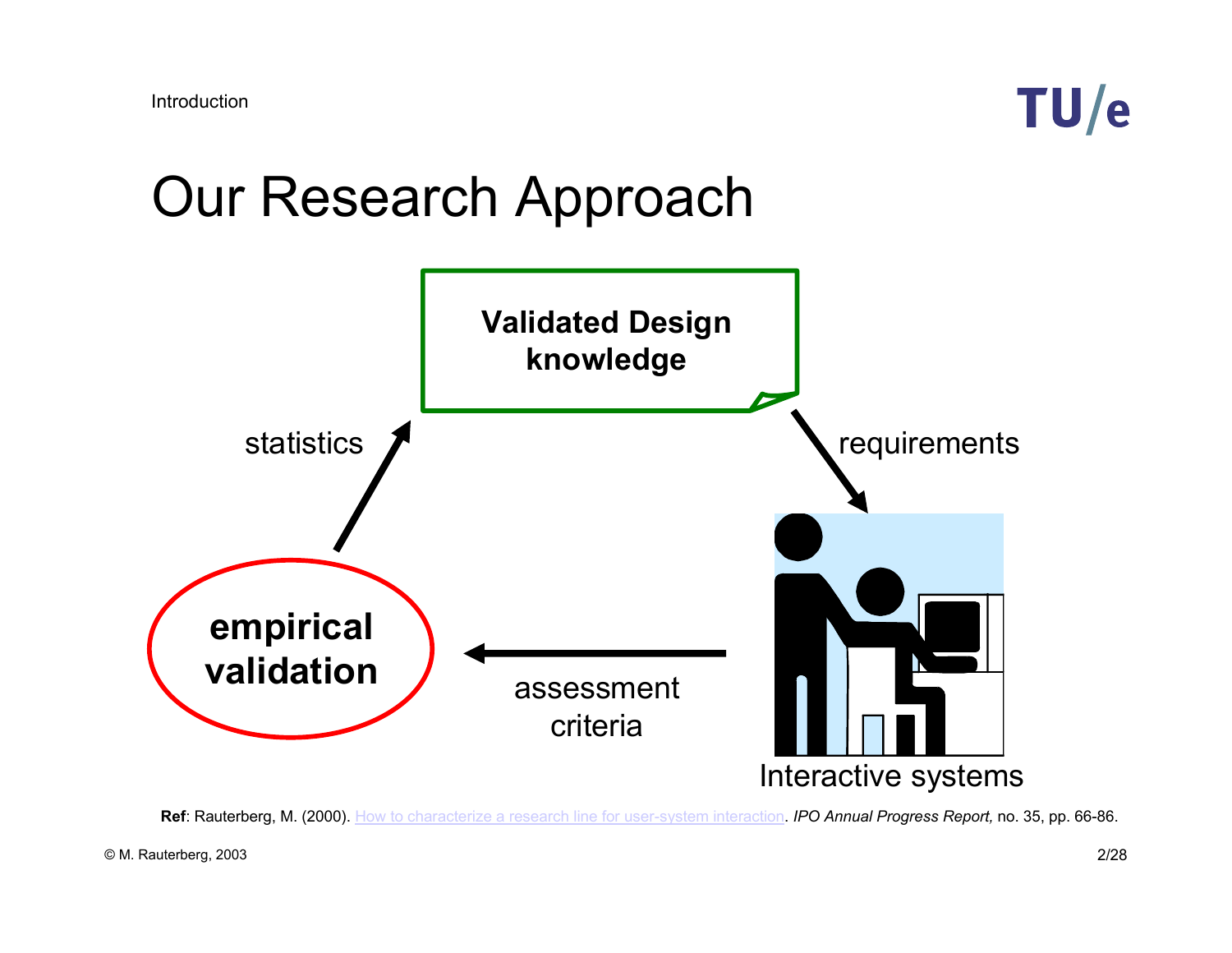

### User's visual Attention Focus

**Ref**: Erke, H (1975) Psychologische Grundlagen der visuellen Kommunikation. Universitaet Braunschweig.

The relative ratios of the user's visual focus looking expectantly on one of the four quadrants of a dark and unstructured computer screen.

|                | $\mathbf{I}$ |
|----------------|--------------|
| 40%            | 20%          |
|                |              |
| 25%            | 15%          |
| $\mathbf{III}$ | IV           |

MSc Thesis (1993) from Christian Cachin

**Ref**: Rauterberg, M. & Cachin, C. (1993). Locating the primary attention focus of the user. *Lecture Notes in Computer Science*, vol. 733, pp. 129-140.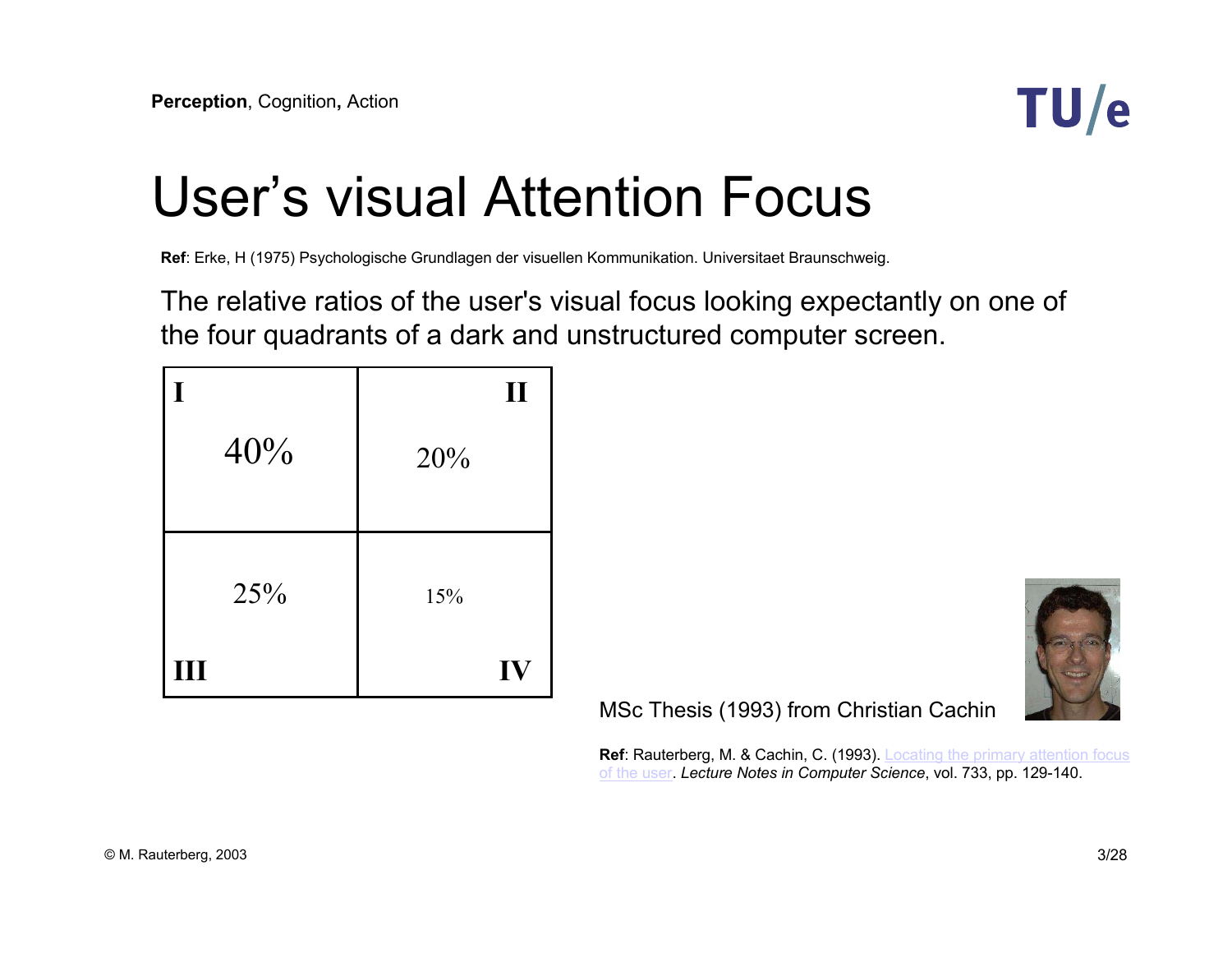

# Signal Detection Experiment

 $N = 19$ ; 11 women and 8 men took part in the experiment (mean age:  $33 \pm 14$ years). 12 subjects were students of computer science at the ETH.

Dual task approach: (1) count circles, (2) detect signal X (given a distractor [])

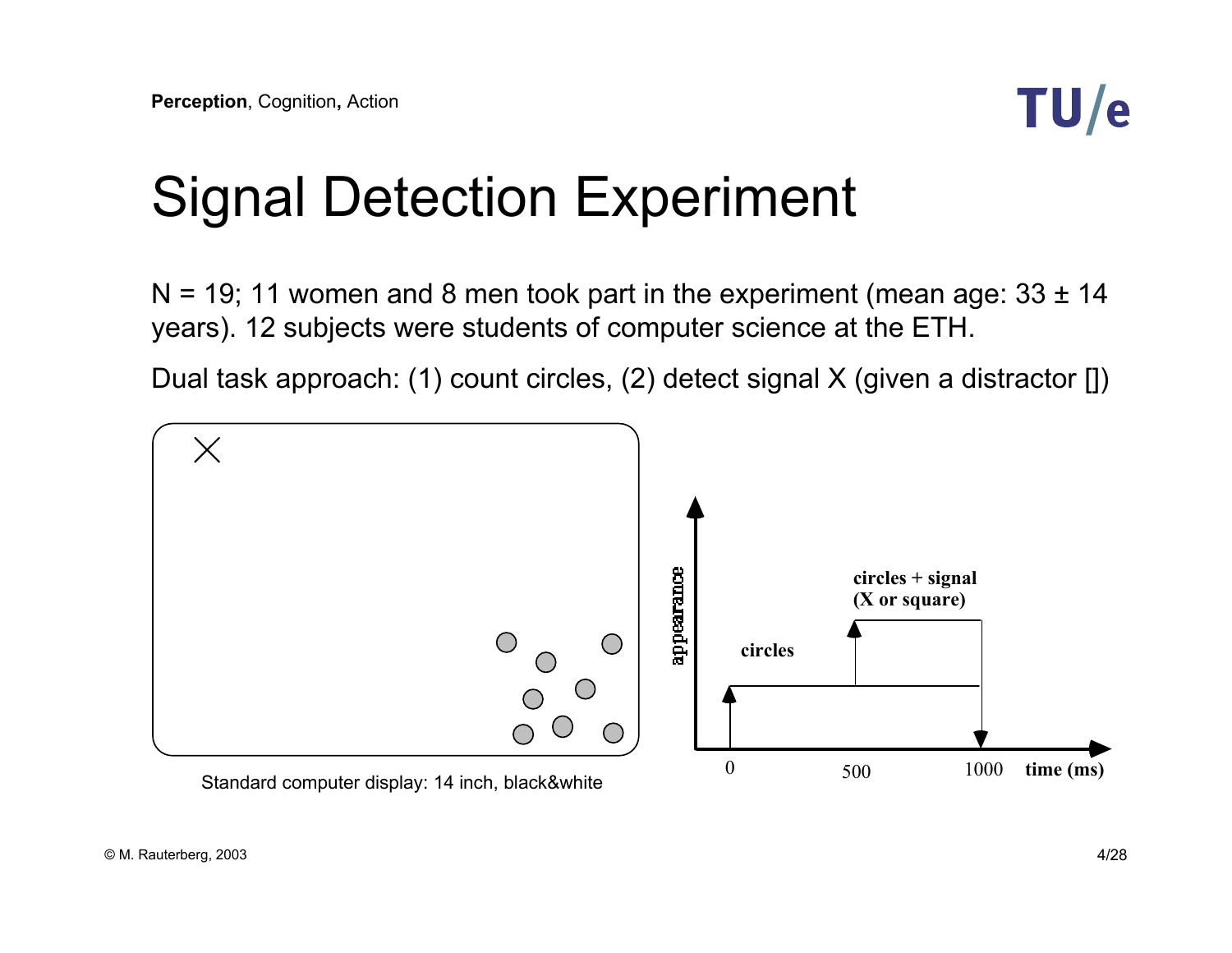

### Results: primary task

'Circle Deviation' CD as a measure for task accuracy:

CD = |#CIRCLES**counted** – #CIRCLES**presented**| \* 100% / #CIRCLES**presented**

|              | T            |                                                                      |
|--------------|--------------|----------------------------------------------------------------------|
| $CD = 6.1\%$ | $CD = 6.8\%$ |                                                                      |
| $CD = 6.9\%$ | $CD = 4.4\%$ | <b>Main Results:</b><br><b>Quadrant IV</b><br>outperforms all others |
|              | IV           |                                                                      |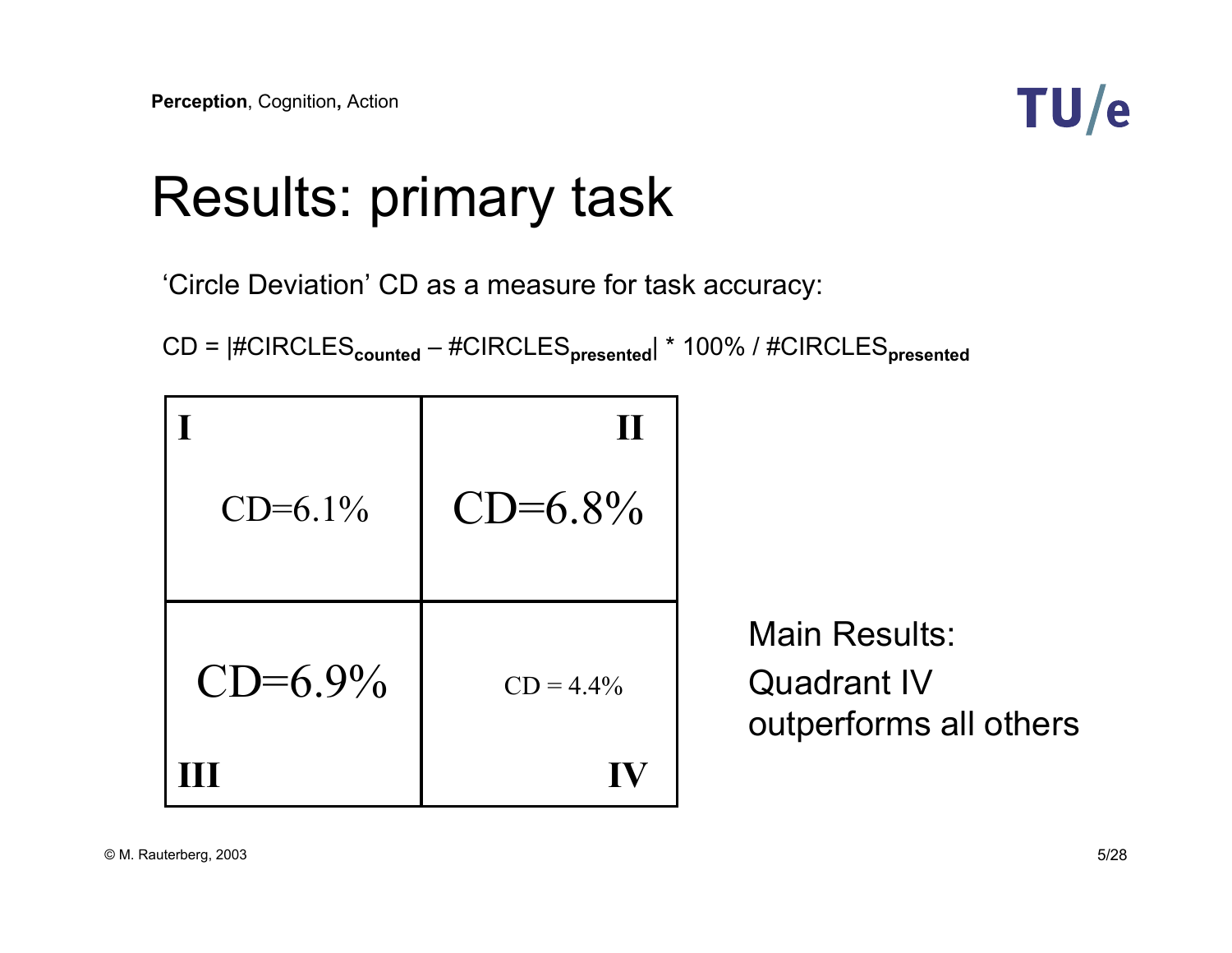

#### Results: secondary task

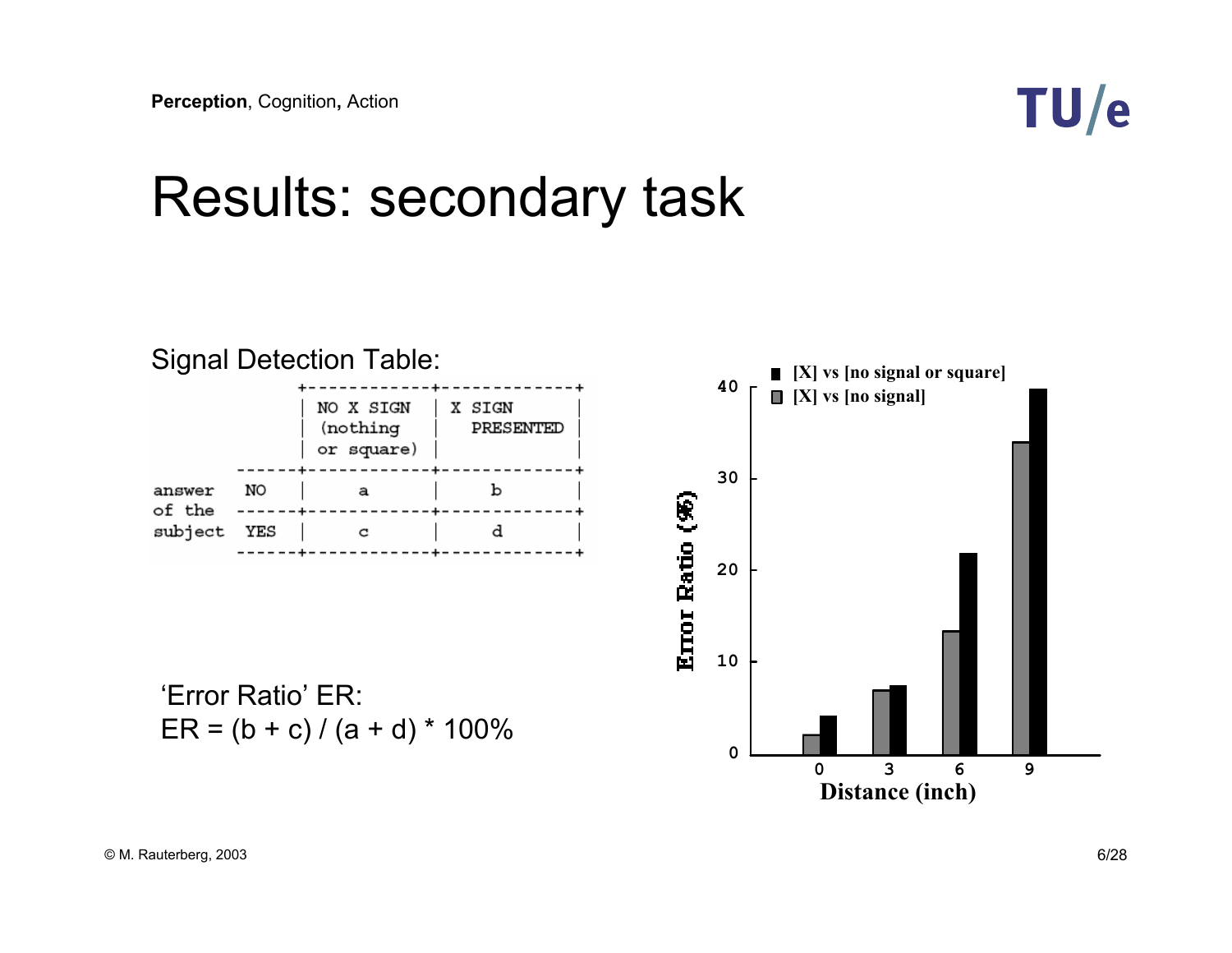

# Eye Recording Experiment

How to determine automatically the actual position of the user's visual attention focus on a computer screen?



#### **Subjects:**

N=6: 2 women and 4 men5 subjects were students of computer science at the ETH. 1 subject studied psychology at Uni Zurich.

#### **Tasks**:

- (1) Computer game;
- (2) Text formatting;
- (3) Hypertext navigation.

#### **Main Results**:

(1) without mouse operations: Mouse position in fixation region for **25% - 70%**

(2) with mouse operations: Mouse position in fixation region for **49% - 97%**

[**fixation region**: circle around fixation point with r=3 inch]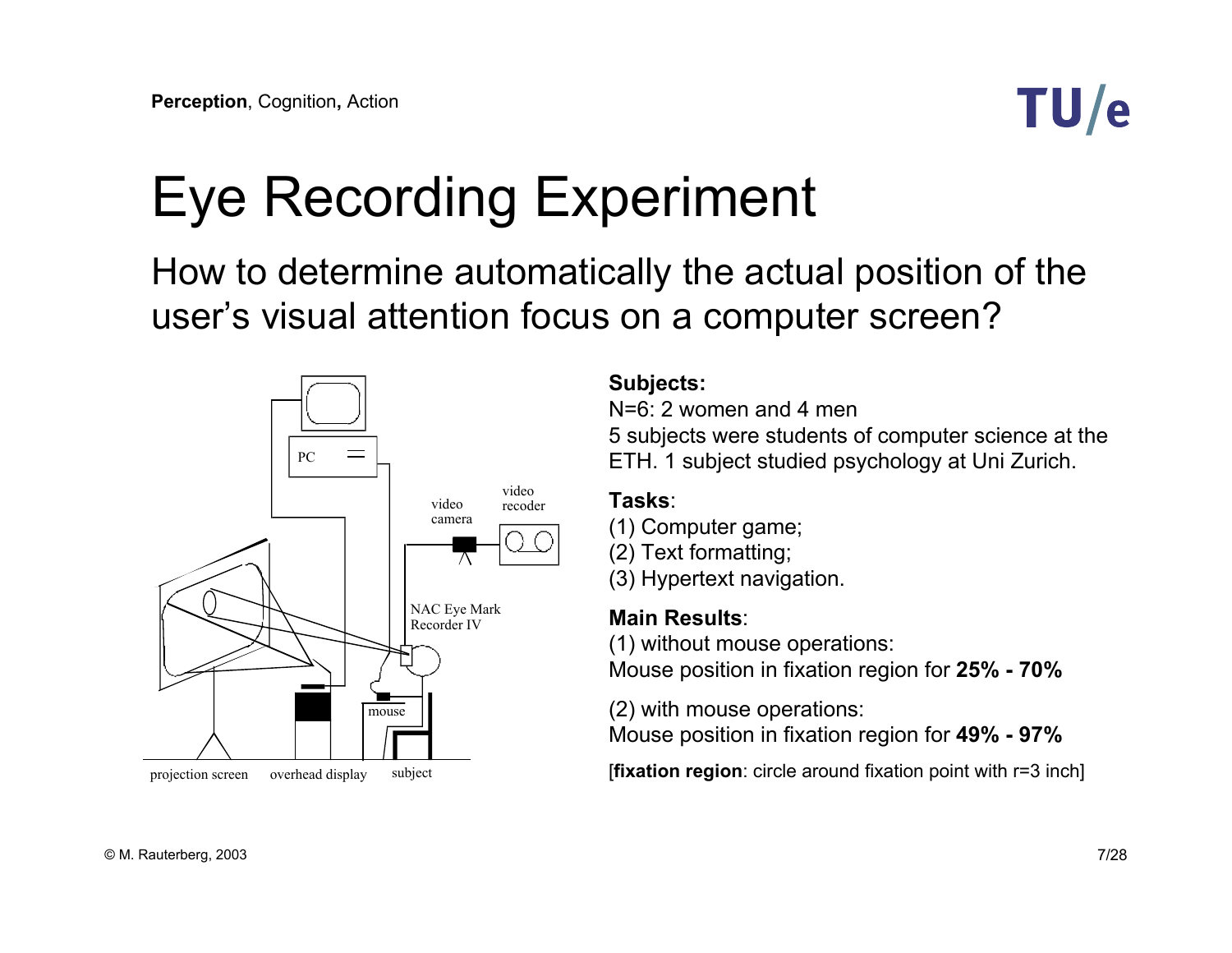

### Validated Design Recommendations

- (1) Place the message left above the actual user's focus of attention;
- (2) Place this message maximal 3 inch away of actual mouse position.

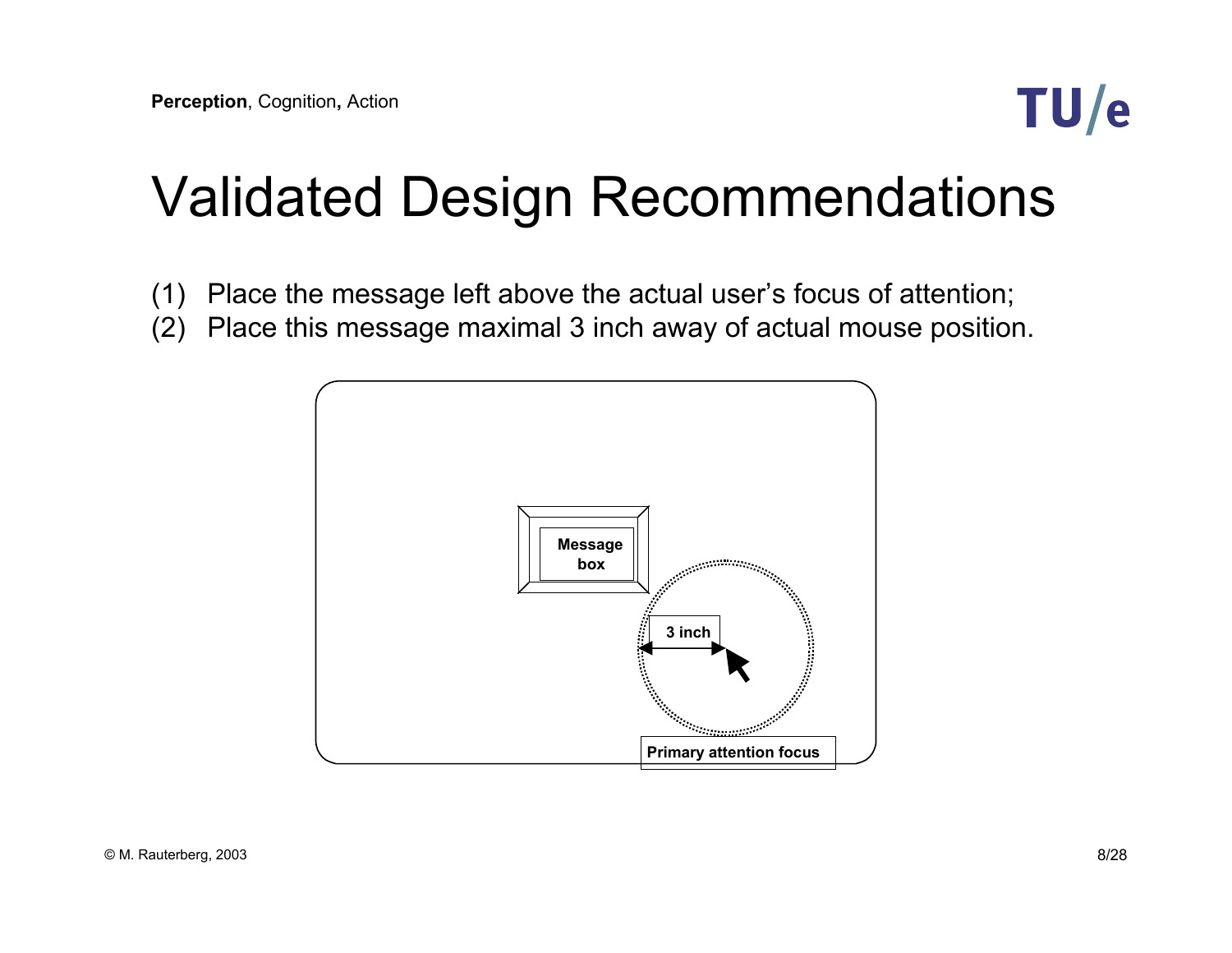

### Automatic Mental Model Evaluation



- (1) Data logging
- (2) Automatic Folding
- (3) Add goals
- (4) Add temporals
- (5) Model execution
- (6) Validation



**Ref**: Rauterberg, M. & Fjeld, M. (1998). Task analysis in Human-Computer interaction - supporting action regulation theory by simulation. *Zeitschrift für Arbeitswissenschaft*, vol. 3/98, pp. 152-161.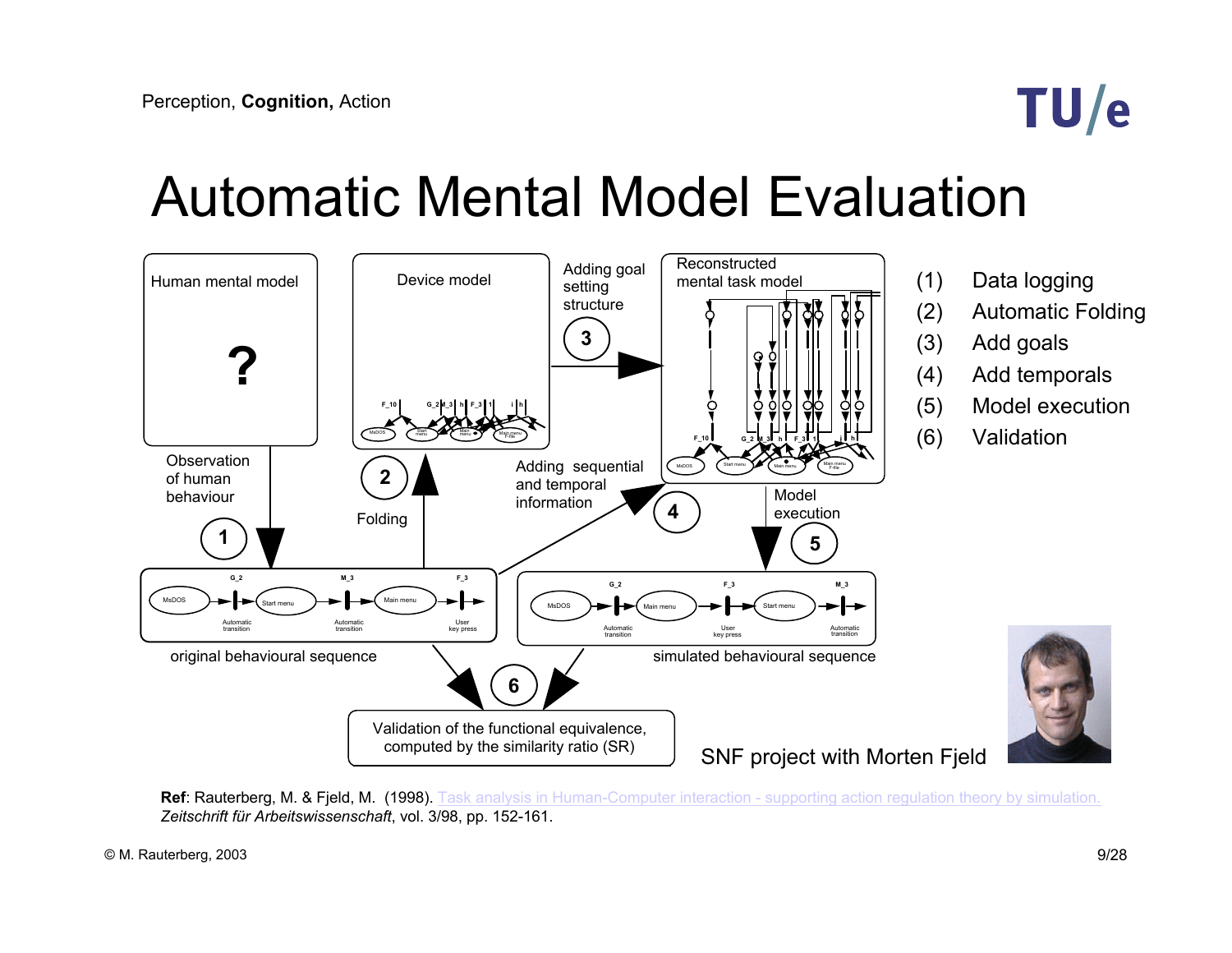

# Net Complexity Metrics



#### **Validation study**:

Ccycle from McCabe outperforms all other metrics!

T = number of transitionsS = number of states

Ref: Rauterberg, M. (1992). A method of a quantitative measurement of cognitive complexity. In: G. van der Veer, M. Tauber, S. Bagnara & M. Antalovits (eds.), Human-Computer Interaction: Tasks and Organisation--ECCE'92 (pp. 295-307). Roma: CUD.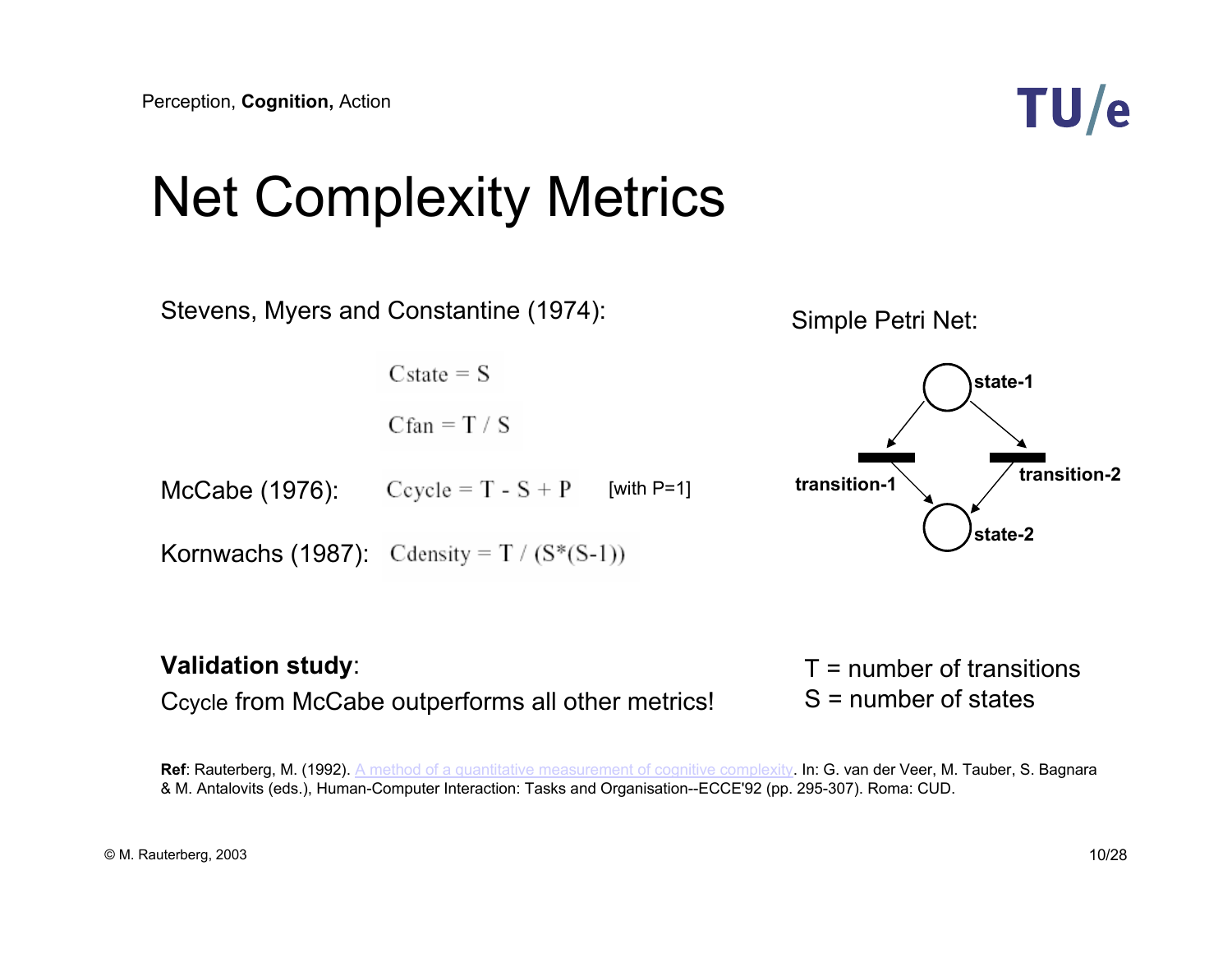

#### Results40 expert complexity 30 advanced20 behavioural beginner 10 interaction**learning**  operator complex **time**system U novices experts Experiment: SC BC CC N=6 novices; N=6 experts 4 tasks with a databaseMetric BC=C**cycle**

#### We found a **negative** correlation between Behavior-Complexity BC and [assumed] Cognitive-Complexity CC

Ref: Rauterberg, M. (1993). AMME: an Automatic Mental Model Evaluation to analyze user behaviour traced in a finite, discrete state space. *Ergonomics,* vol. 36(11), pp. 1369-1380.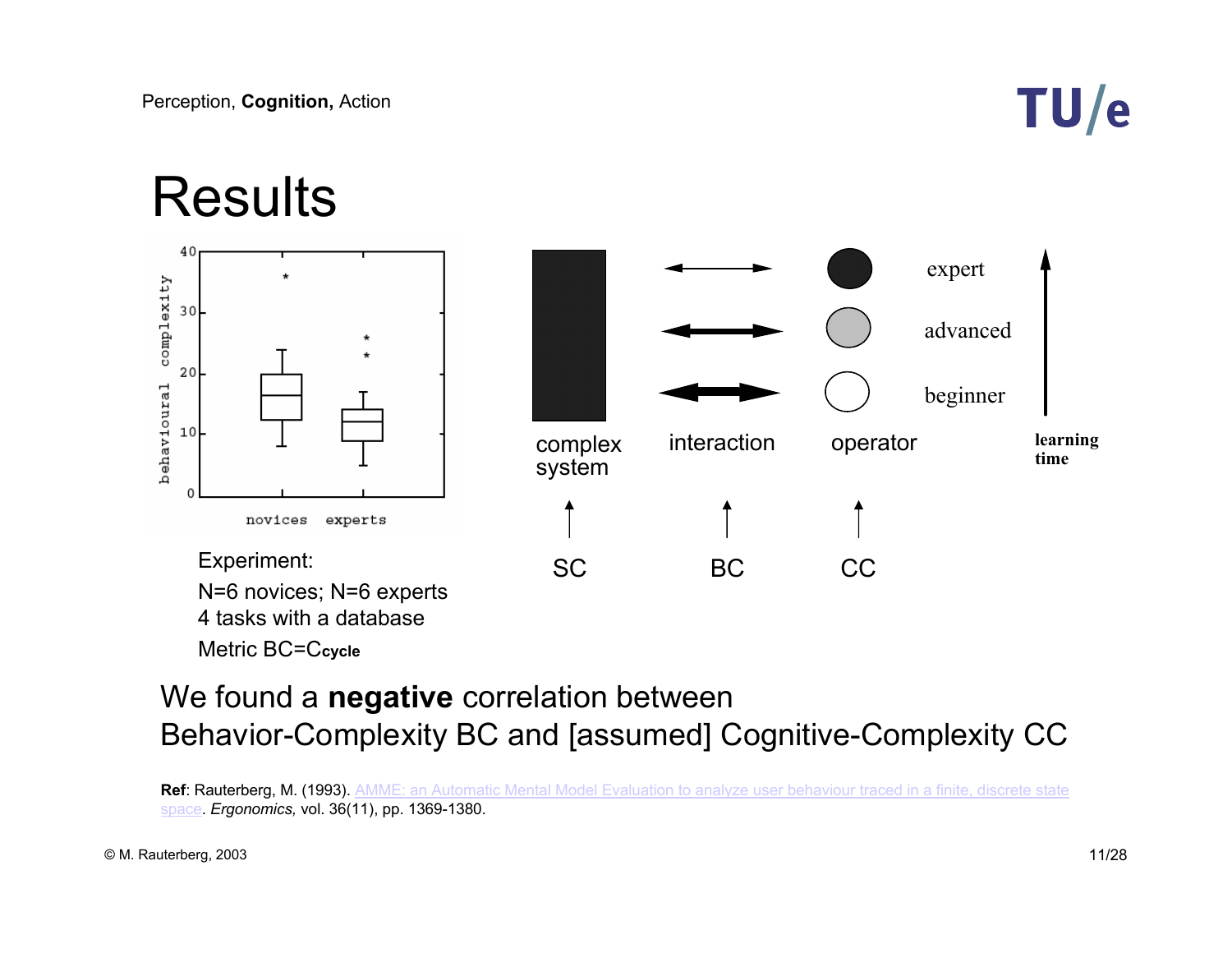### TU/e

#### Possible Conclusion



#### This conclusion would have major impact e.g. on training procedures of operators of complex systems!

**Ref**: Rauterberg, M. (1996). About faults, errors, and other dangerous things. In: C. Ntuen & E. Park (eds.), Human Interaction with Complex Systems: Conceptual Principles and Design Practice (pp. 291-305). Norwell: Kluwer.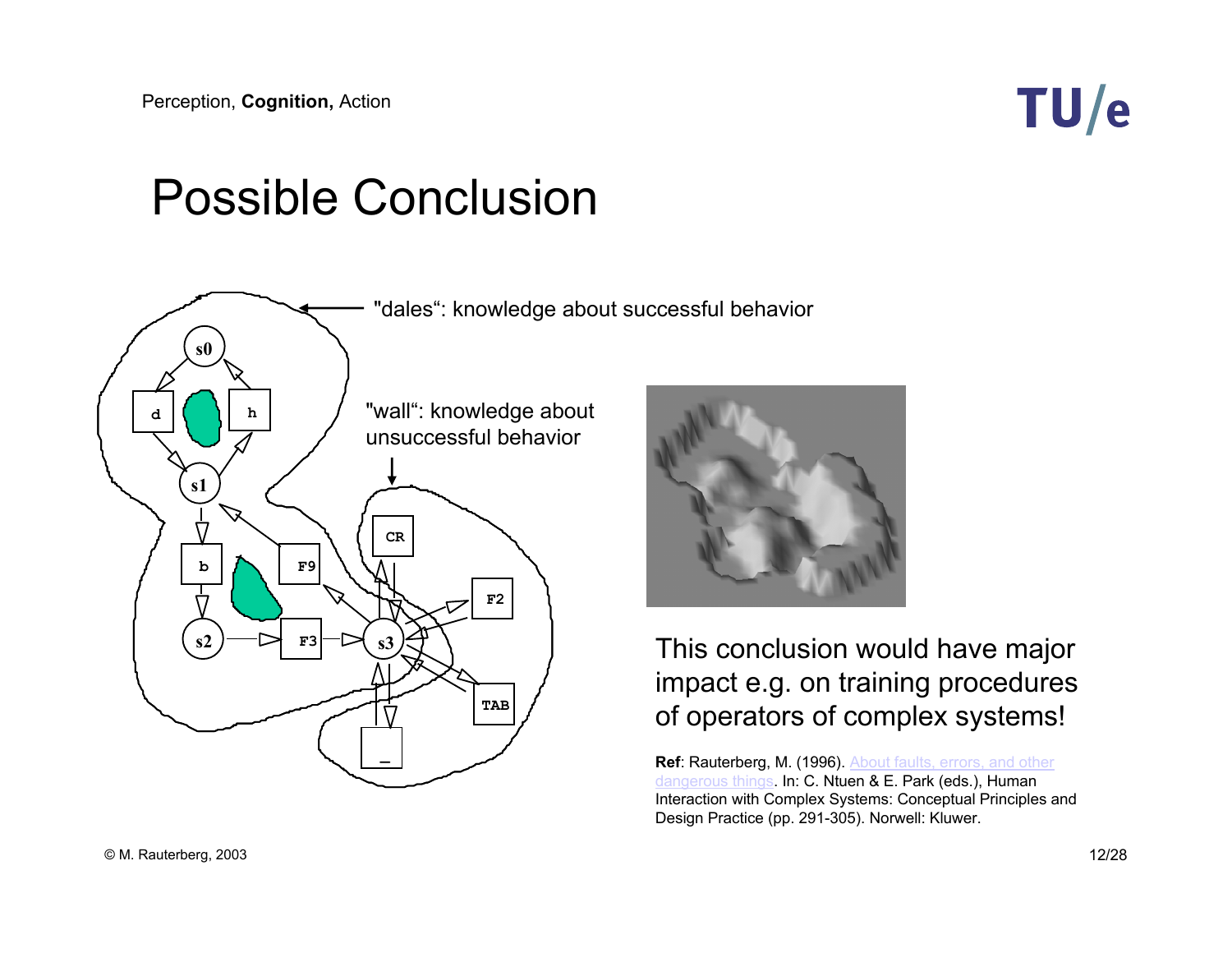# Tangible User Interfaces…

#### The Build-It System

**Ref:** Fjeld M. , K. Lauche, M. Bichsel, F. Voorhorst, H. Krueger & M. Rauterberg (2002). Physical and Virtual Tools: Activity Theory Applied to the Design of Groupware. *Computer Supported Cooperative Work,* vol. 11(1-2), 153-180.



#### 2D interaction:



#### 3D interaction:







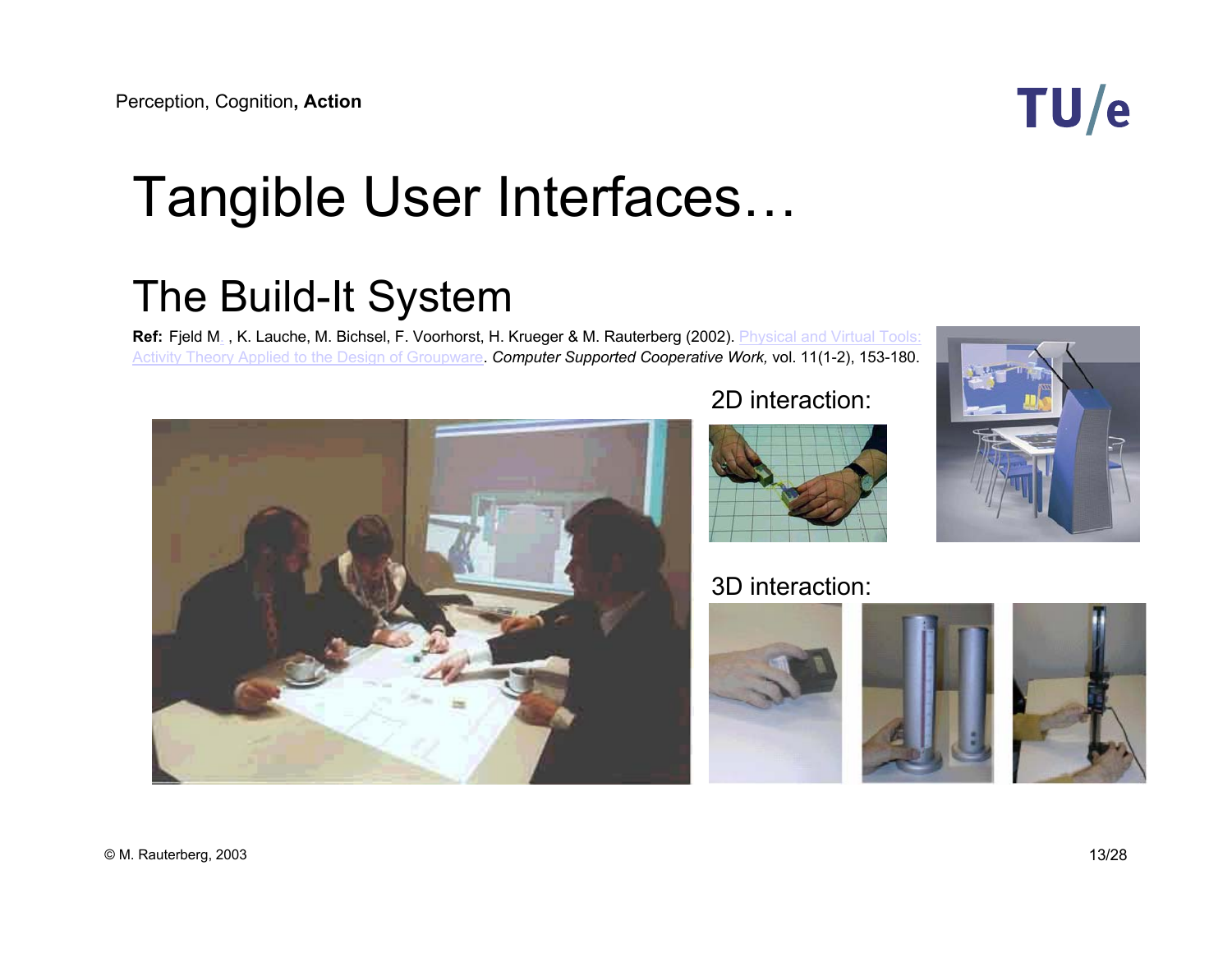

### 3D Interaction Props



**RISP**:Rigid Intersection **Selection** Prop





#### **Task :**

locate disk (with variable diameter and thickness) in neck of phantom aneurysm and align RISP over it.





**PhD Thesis (2004) from Sriram Subramanian**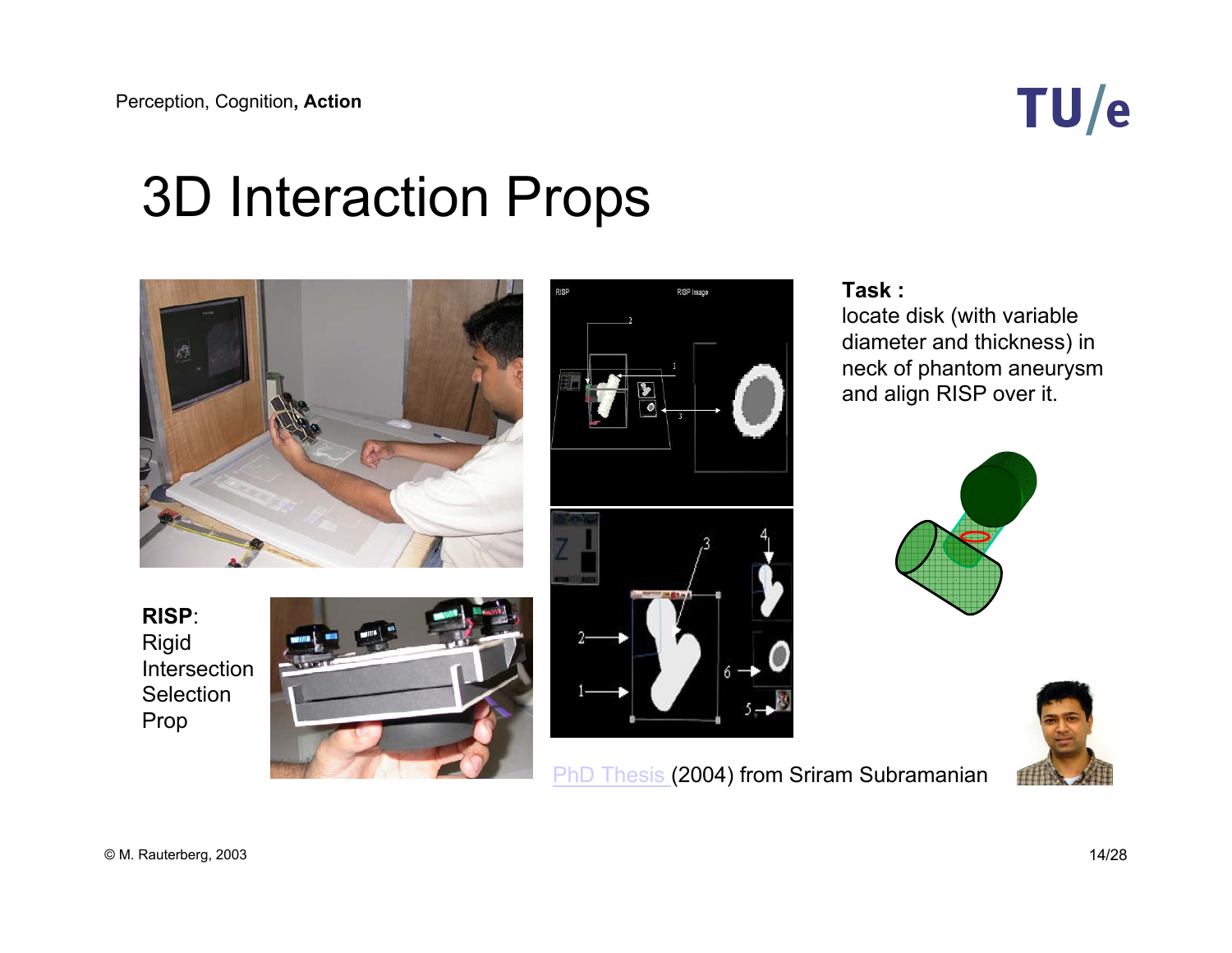

# Different RISP designs

**Ref**: Napier, J. R. (1956). The prehensile movements of the human hand. *Journal of Bone and Joint Surgery*, vol. 38B(4), 902–913.

Napier (1956) classified grips into 2 different categories **'precision grip'** and **'power grip'**.



#### RISP Thumb





#### RISP Power RISP Round

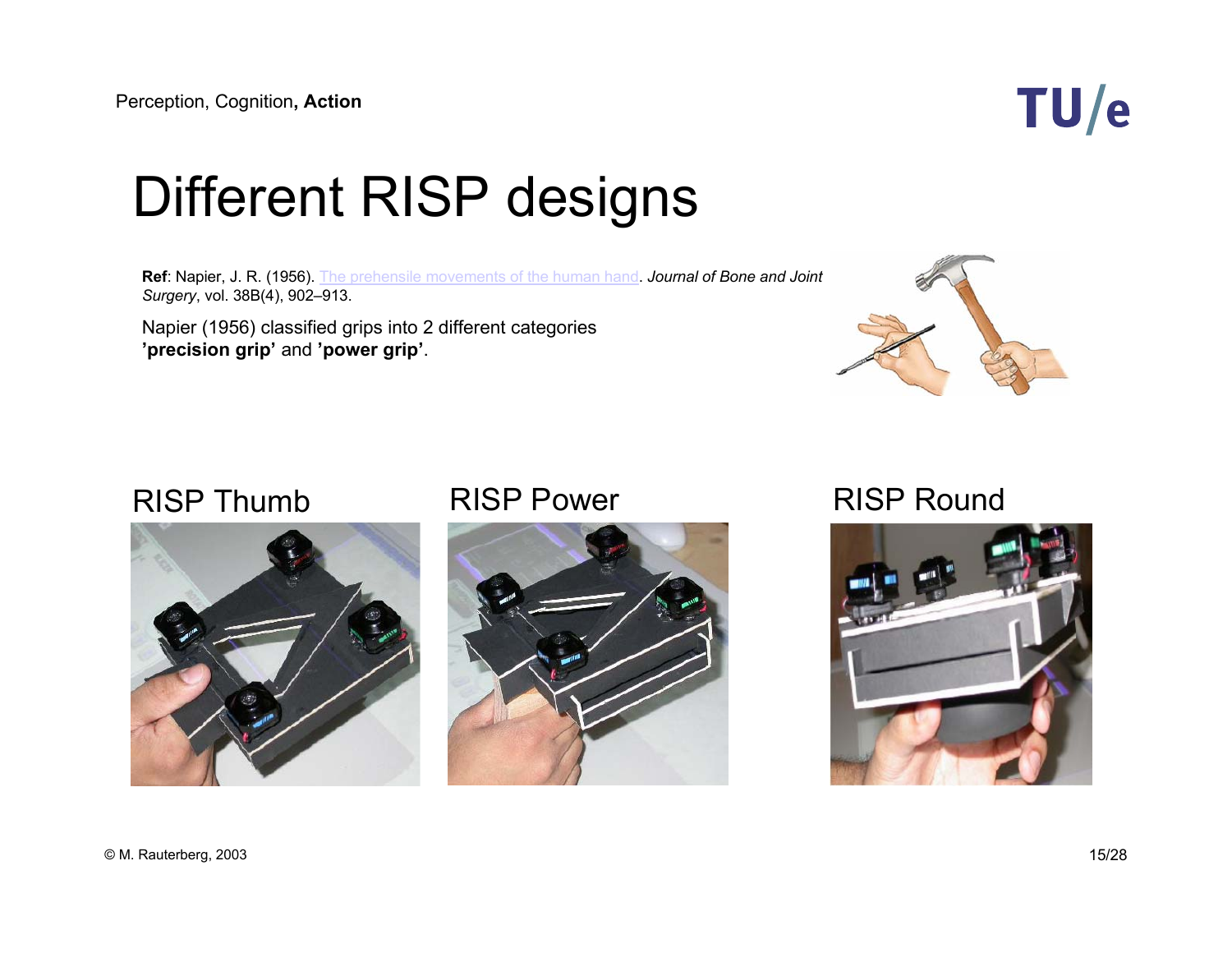

## Assessment via Coordination Measures

[Ergonomics] When using a physical 2D and 3D input device the user should produce well-coordinated movements.

[Medicine] Surgical success depends on the controlled and orchestrated use of the appropriate instrument.

#### **How to assess the ergonomic quality of different input devices?**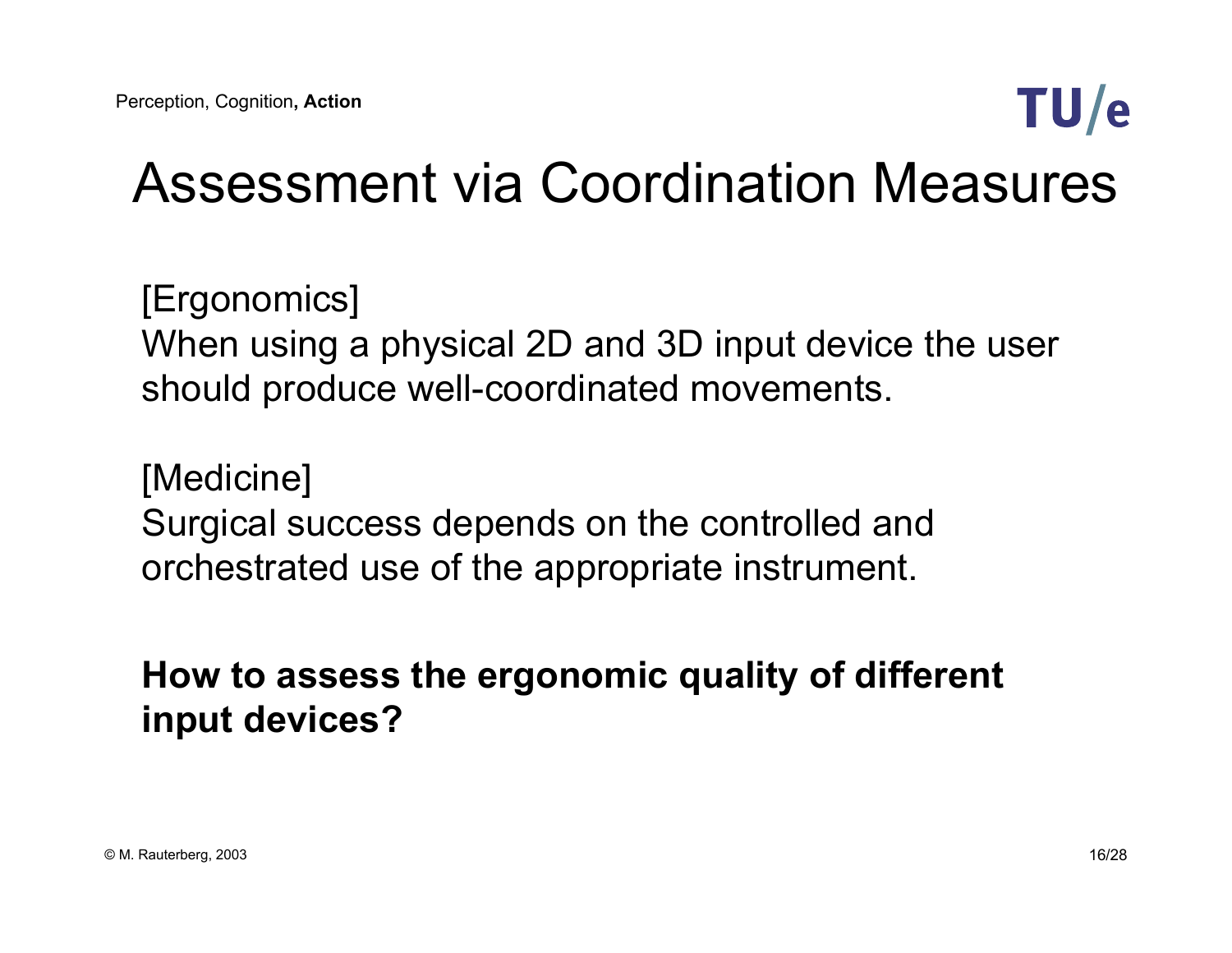

# Existing Measures-1

**Ref-1**: Fischer, A., & Kondraske, G. (1997). A new approach to human motion quality measurement. IEEE Engineering in Medicine and Biology (pp. 1701 – 1704). IEEE Press.

#### Multiplicative combination of 4 Dimensions of Performance (**DOP**) (1) speed, (2) smoothness, (3) volume appropriateness and (4) accuracy.

$$
speed = \frac{distance}{time} = \frac{1}{|jerk_x| \times |jerk_y| \times |jerk_z|}
$$

$$
jerk_x = \frac{((X_2 - X_1) - (X_1 - X_0)) - ((X_3 - X_2) - (X_2 - X_1))}{\Delta t^3}
$$

$$
Volume\_appropriateness = RA_x \times RA_y \times RA_z
$$

#### **Empirical validation with clinical experts showed**:

$$
RA_x = \frac{1}{|approx|exrange_x - measured\_range\_used_x|}
$$

Smoothness: lowest correlation

Speed x Accuracy: highest correlation

$$
Accuracy = average_{over}(\frac{1}{error_{j}})
$$

$$
error_{targ j} = min_{over i}(\sqrt{(x_i - x_{targ j})^2 + (y_i - y_{targ j})^2 + (z_i - z_{targ j})^2})
$$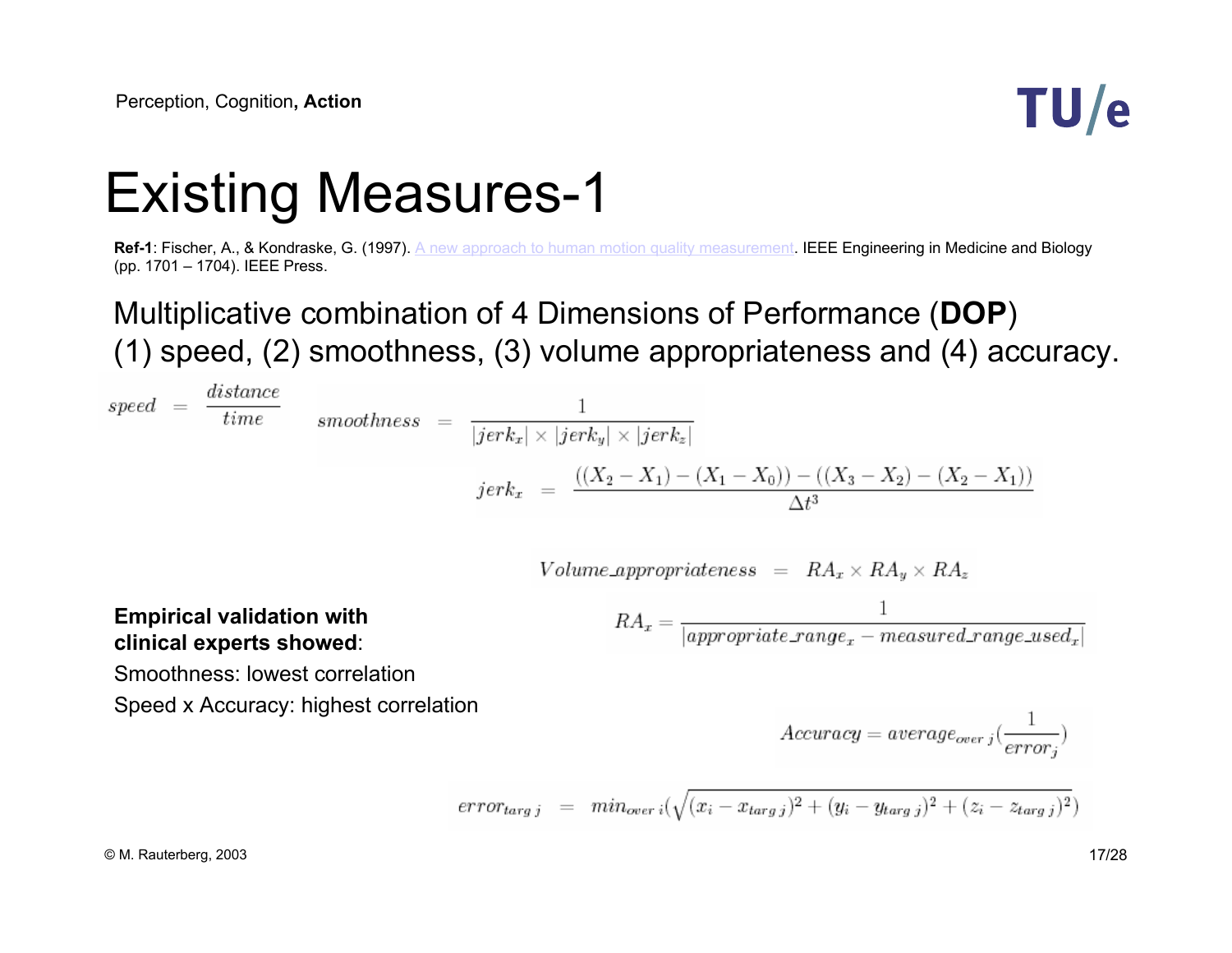

### Existing Measures-2

**Ref-2**: Kondraske, G., & Vasta, P. J. (2000). Neuromotor channel capacity, coordination and motion quality. IEEE Engineering in Medicine and Biology (pp. 2259 – 2262). IEEE Press.



This 1D measure correlated well with known effects of age, handedness, gender, etc. on coordination drawn from a questionnaire surveying physical therapists' perception of "coordination".

But, no explicit definition of 'coordination' is given.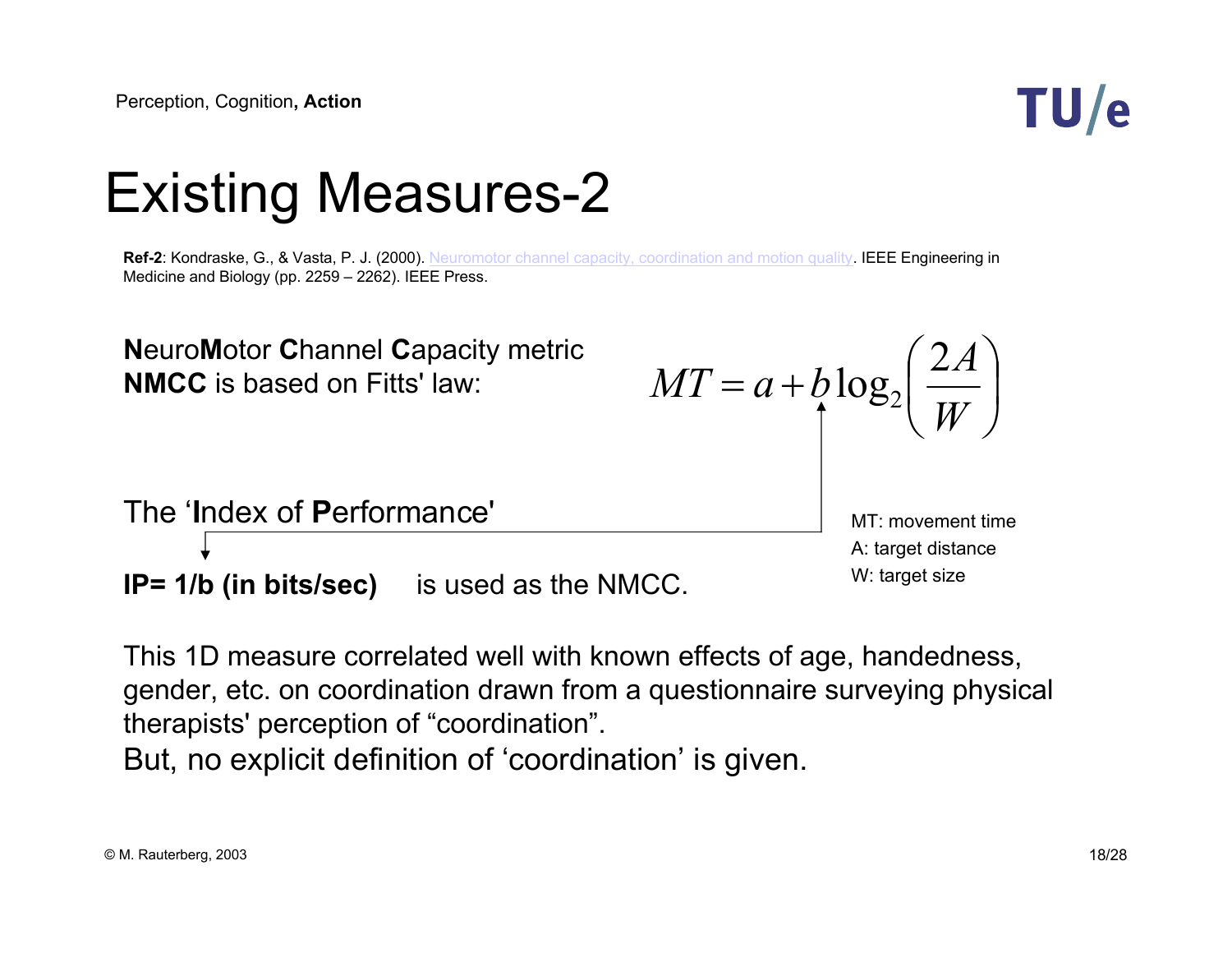

### Existing Measures-3 and -4

**Ref-3**: Zhai, S., & Milgram, P. (1998). Quantifying coordination in multiple DOF movement and its application to evaluating 6 DOF input devices. In ACM Conference Proceedings on Human Factors in Computing Systems—CHI'98 (pp. 320–327). ACM Press.

**I**nefficiency **M**etric (IM):

$$
l = \frac{Length\ of\ Actual\ path - Length\ of\ shortest\ path}{Length\ of\ Short\ path}
$$

$$
r = \frac{Amount of actual rotation - Initial rotation mismatch}{Initial rotation mismatch}
$$

$$
= \frac{\phi_B - \phi_A}{\phi_A}
$$

**Ref-4**: Masliah, M. R., & Milgram, P. (2000). Measuring the allocation of control in a 6 degree-of-freedom docking experiment. In ACM Conference Proceedings on Human Factors in Computing Systems—CHI'00 (pp. 25–32). ACM Press. Masliah, M. R. (2001). Measuring the allocation of control in 6 degrees of freedom human computer interaction tasks. Unpublished doctoral dissertation, University of Toronto, Canada.

#### M-Metric:

m = (simultaneity of control "SOC") x (efficiency of control "EFF")

$$
SOC = \int_0^T Min(NERF_1(t), NERF_2(t) \dots NERF_n(t))dt,
$$

$$
EFF = \sum_{i=1}^{n} (W_i \times \frac{OPT_i}{ACT_i})
$$

 $\degree$  M. Rauterberg, 2003 19/28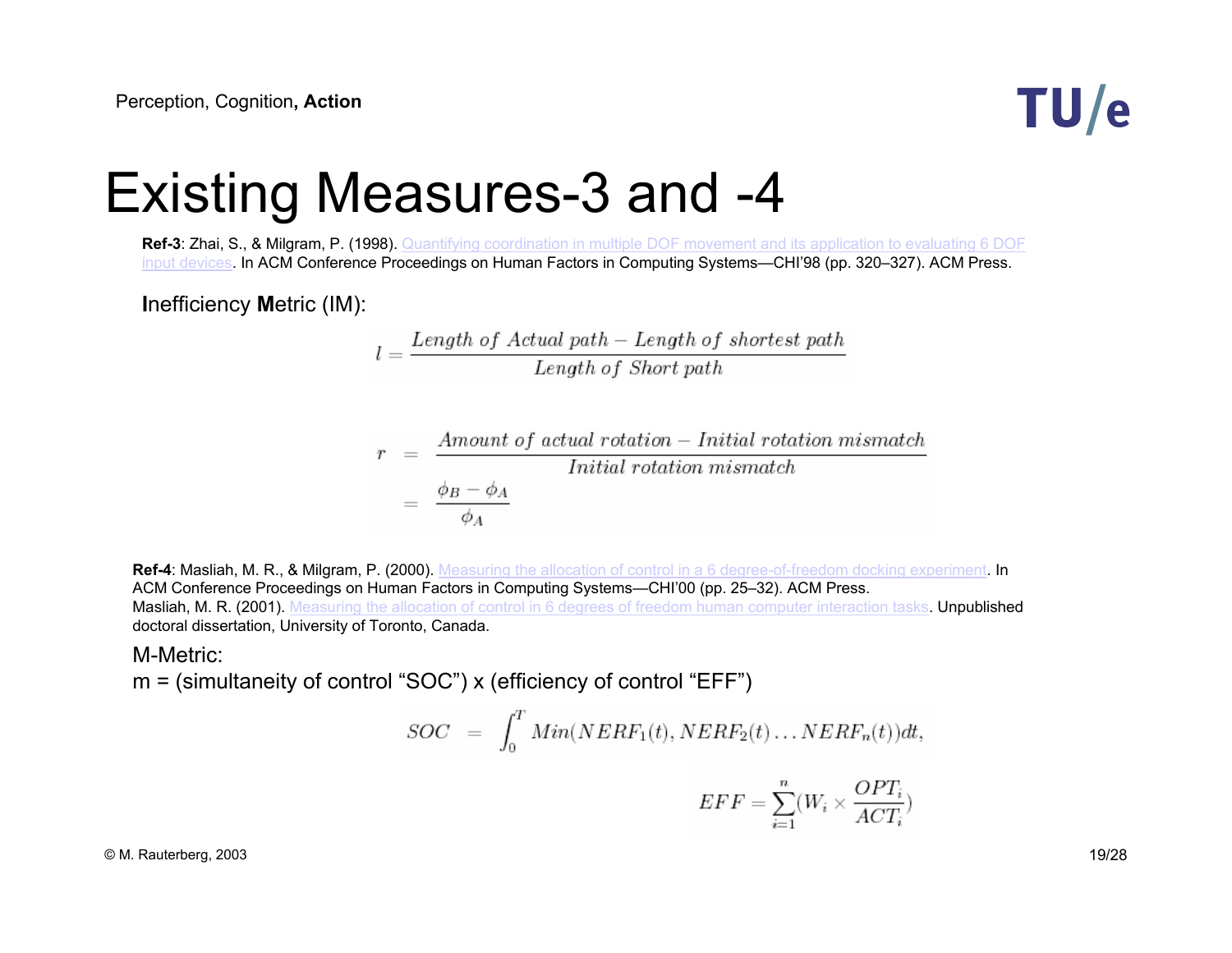

#### Assessment of the different Metrics

| <b>Requirements</b>                                                                                                              | DOP<br>(1997)    | <b>NMCC</b><br>(2000) | IM<br>(1998)     | M-metric<br>(2001) |
|----------------------------------------------------------------------------------------------------------------------------------|------------------|-----------------------|------------------|--------------------|
| (R1) trajectory based – spatial<br>characteristic to complement time                                                             | yes              | yes                   | yes              | yes                |
| (R2) compare the actual path with<br>an optimal path.<br>[The optimal path should depend on the<br>current and target position.] | yes              | no                    | $no^*$           | $no^*$             |
| (R3) independent of coordinate-<br>system and sampling rate                                                                      | yes <sup>2</sup> | yes                   | yes              | no                 |
| (R4) applicable (or extendable) to<br>rigid body positioning and rotation,<br>and potentially also to scaling                    | no               | no                    | yes <sup>1</sup> | yes <sup>1</sup>   |

Remarks:

No\* - The optimal path does not depend on the current point.

Yes<sup>1</sup> - No measure proposed for scaling.

Yes<sup>2</sup> - The smoothness and volume appropriateness measures proposed is coordinate-system dependent.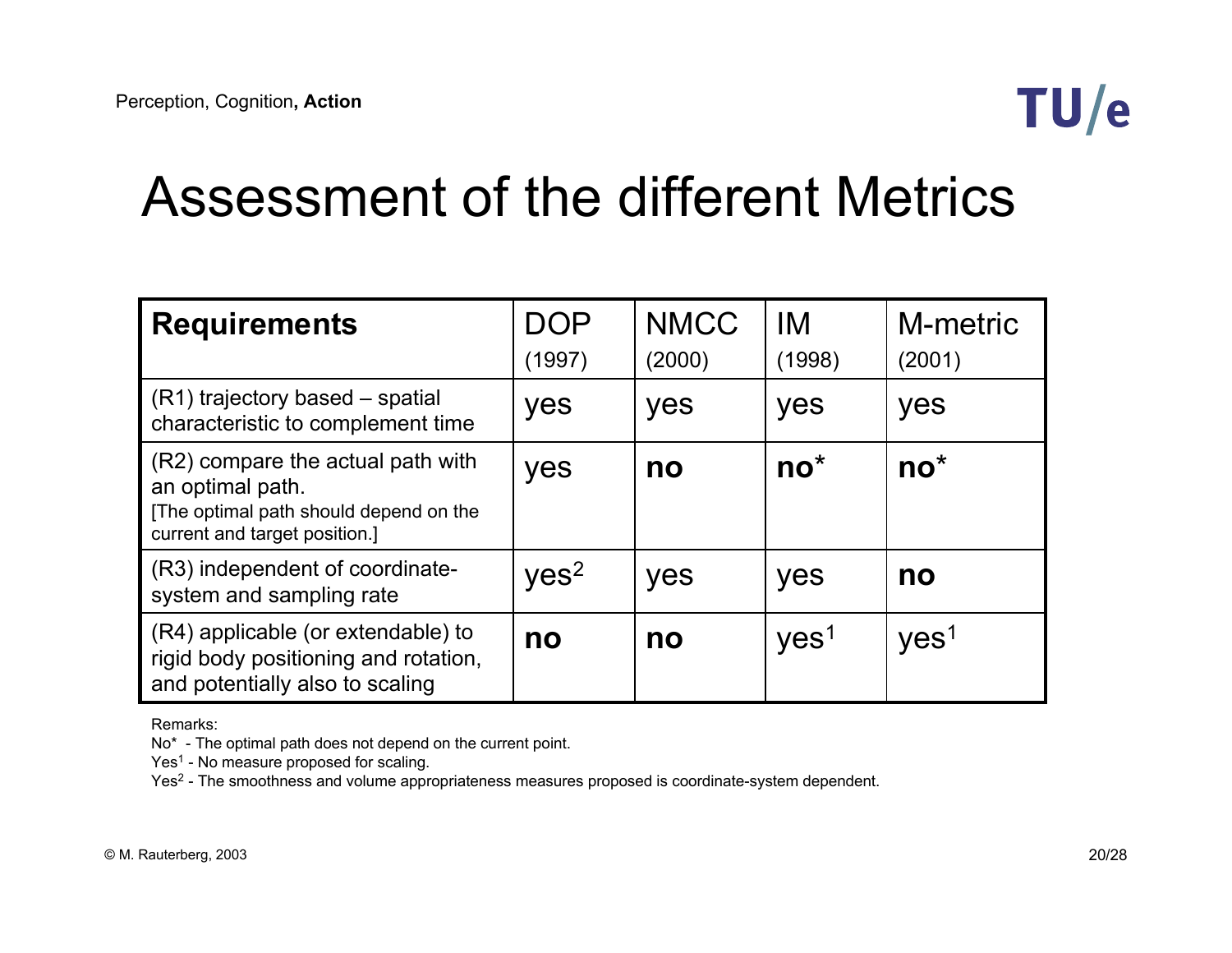

### Proposed Instantaneous Coordination



If angle  $\theta$  exceeds a given maximum angle  $\theta_{\text{max}}$  then instantaneous coordination is 0.

**COSINE** of angle θ between (AC) and (AB) determines the **Instantaneous Coordination at A.** 

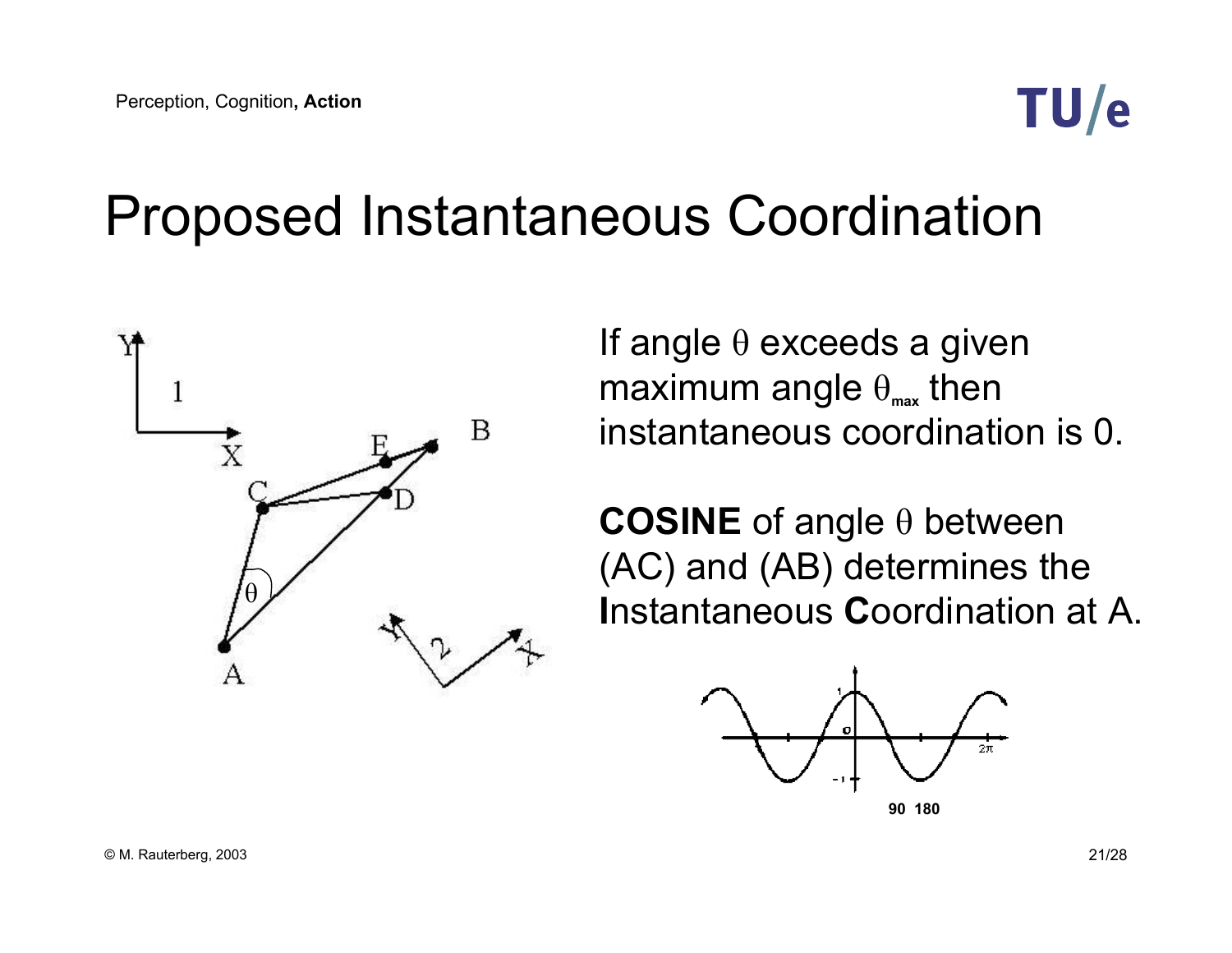

### Instantaneous Coordination  $C_{m-1}$

Based on Binsted et al. (2001) we assume that points earlier in the path have a larger effect on perceived coordination than points closer to the target.

$$
C_{m-1} = \max \left[ \frac{\cos \theta_{m-1} - \cos \theta_{\max}(m)}{1 - \cos \theta_{\max}(m)}, 0 \right]
$$

#### **Overall Coordination**

via Minkowski metric with exponent P  $[0.1 < P < 1.0]$ 

 $\theta$ max vary with path length:

$$
\theta_{\text{max}}(m) = \theta_1 - \theta_2 l(m)
$$

∑

*m*

= $=$   $\sum a_{i-}$ 

1

*i*

 $l(m) = \sum d_{i-1,i}$ Path length:  $\quad l(m)$   $=$   $\sum d_{i-1,}$ 

$$
C = \left[ \frac{\sum_{m} C_{m-1}^{P} d_{m-1,m}}{\sum_{m} d_{m-1,m}} \right]^{\frac{1}{P}}
$$

**Ref**: Binsted, G., Chua, R., Helsen, W., & Elliot, D. (2001). Eye-Hand coordination in goal directed aiming. *Human Movement Science*. vol. 20, 563–585.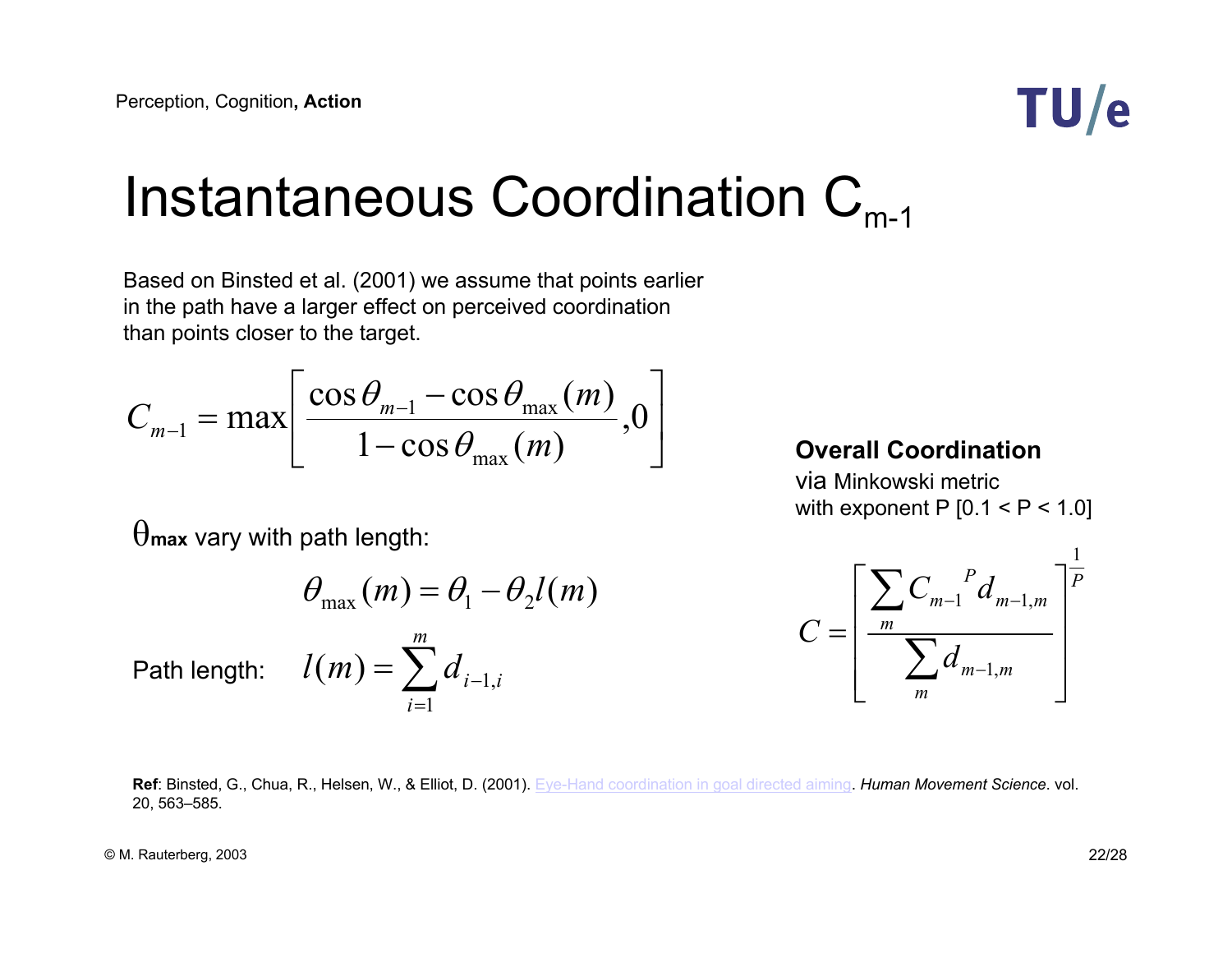

#### Validation experiment: 10 different user paths

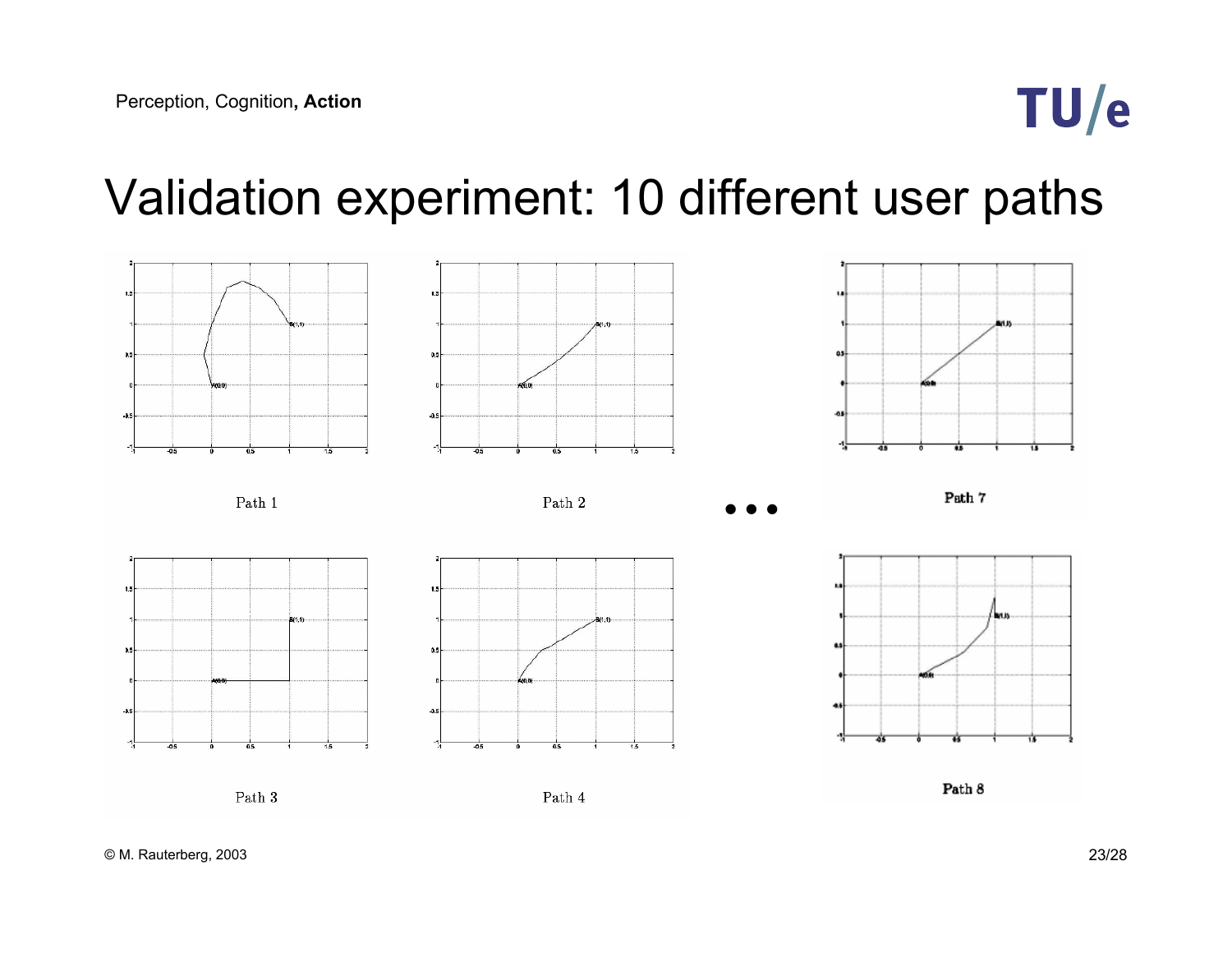

### MDS Results: subjective scores

11 subjects (8 males, 3 females) were shown all 10 paths and were asked to rank them from most coordinated (+2) to least coordinated (-2)

Results:Path-7 most coordinatedPath-3 least coordinated



**Ref for MDS**: Martens, J.-B. (2002). Multidimensional modeling of image quality. *Proceedings of the IEEE*, vol. 90, 133–153.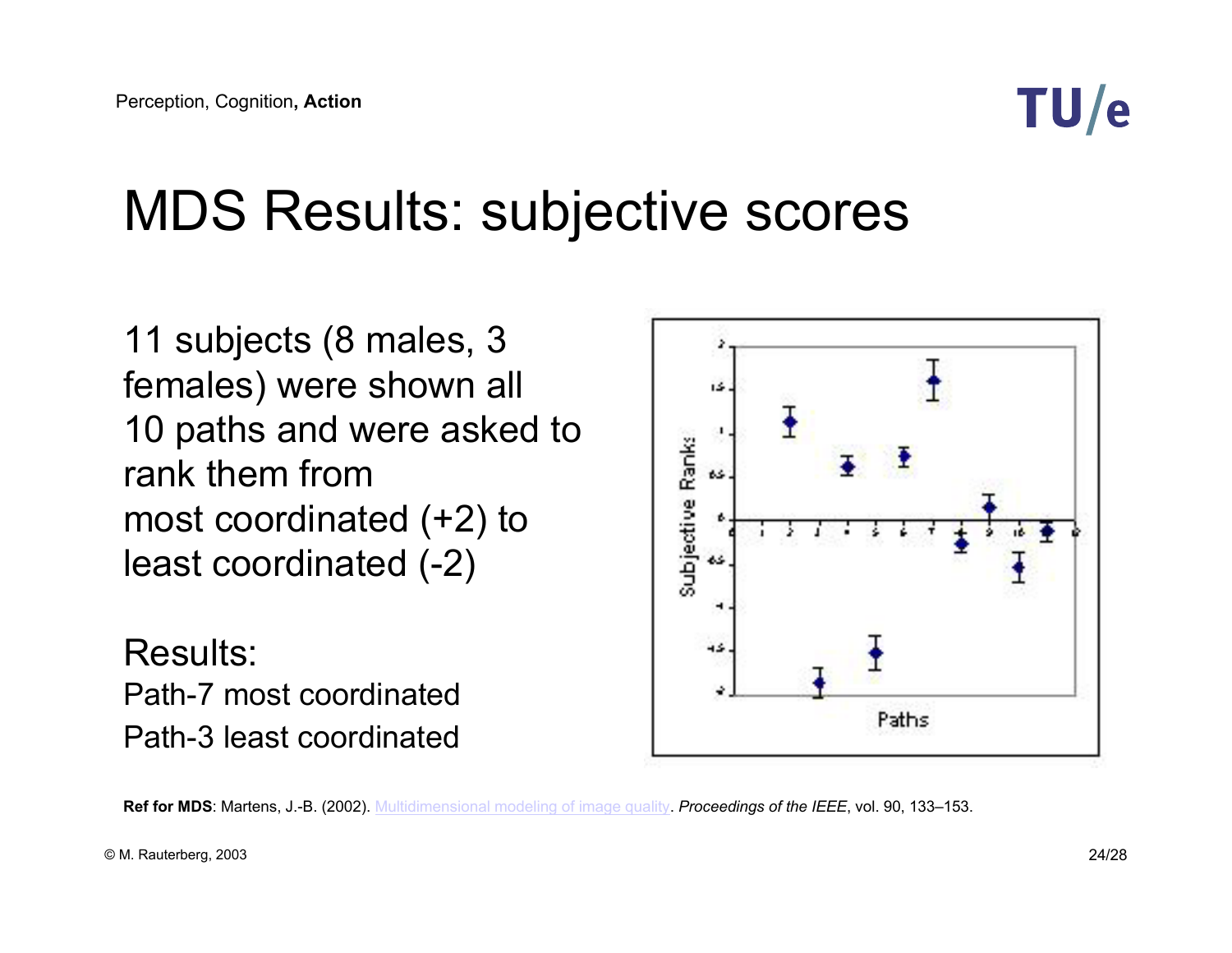

### Results for overall Coordination

With varying parameters  $\theta_1$ ,  $\theta_2$  and P X-axis: results of measures C, IM (Ineff), and m-Metric Y-axis: Difference d between objective measure (X) and subjective scores (S)

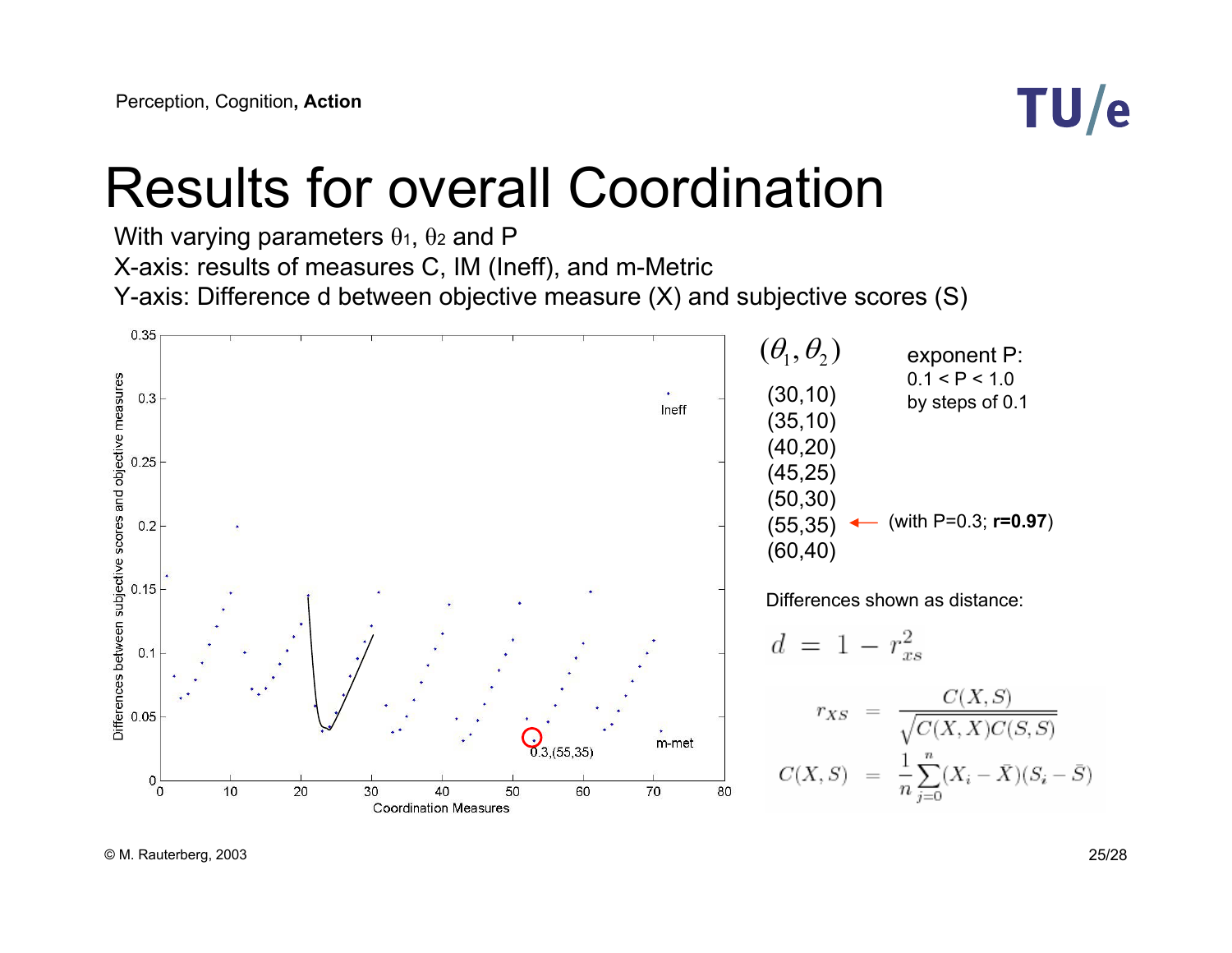

## **Discussion**

One outcome of our experiment shows that people do indeed share an intuitive understanding of the term "coordination".

The *m-*metric has high correlation with the subjective scores, but does **not** satisfy R3: independence of coordinate system!

The computational theory for our metric C seems to accurately predict subjective impressions on coordination, and satisfies all 4 requirements!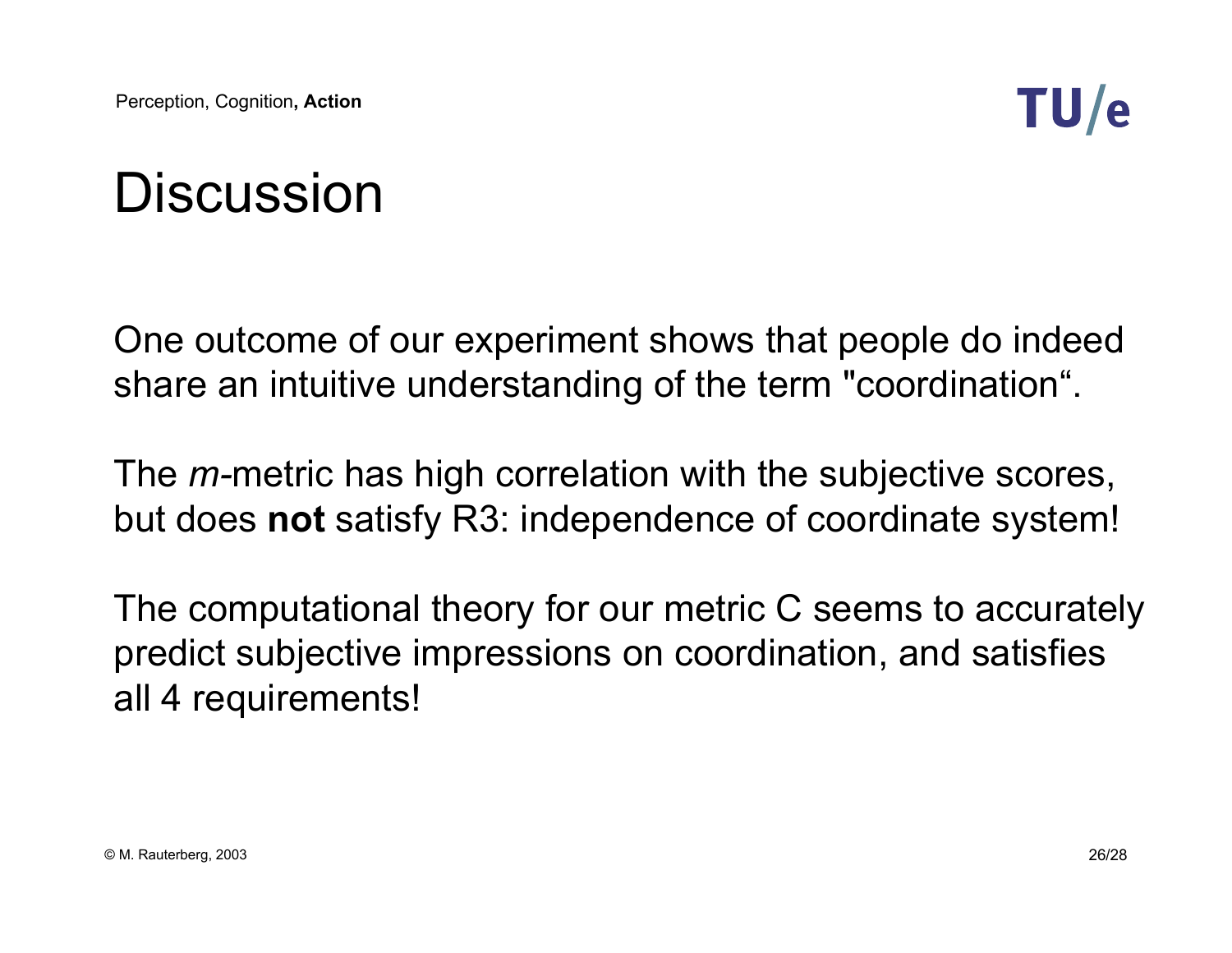

# Future Directions…

Further validation studies:

Correlations with ranking schemes based on clinical experts (patients traces and their ranks are based on the observation of the global movement path)

Correlations between performance time and other 3D task characteristics.

And how to analyze human behavior in 3D space & time over a couple of days?